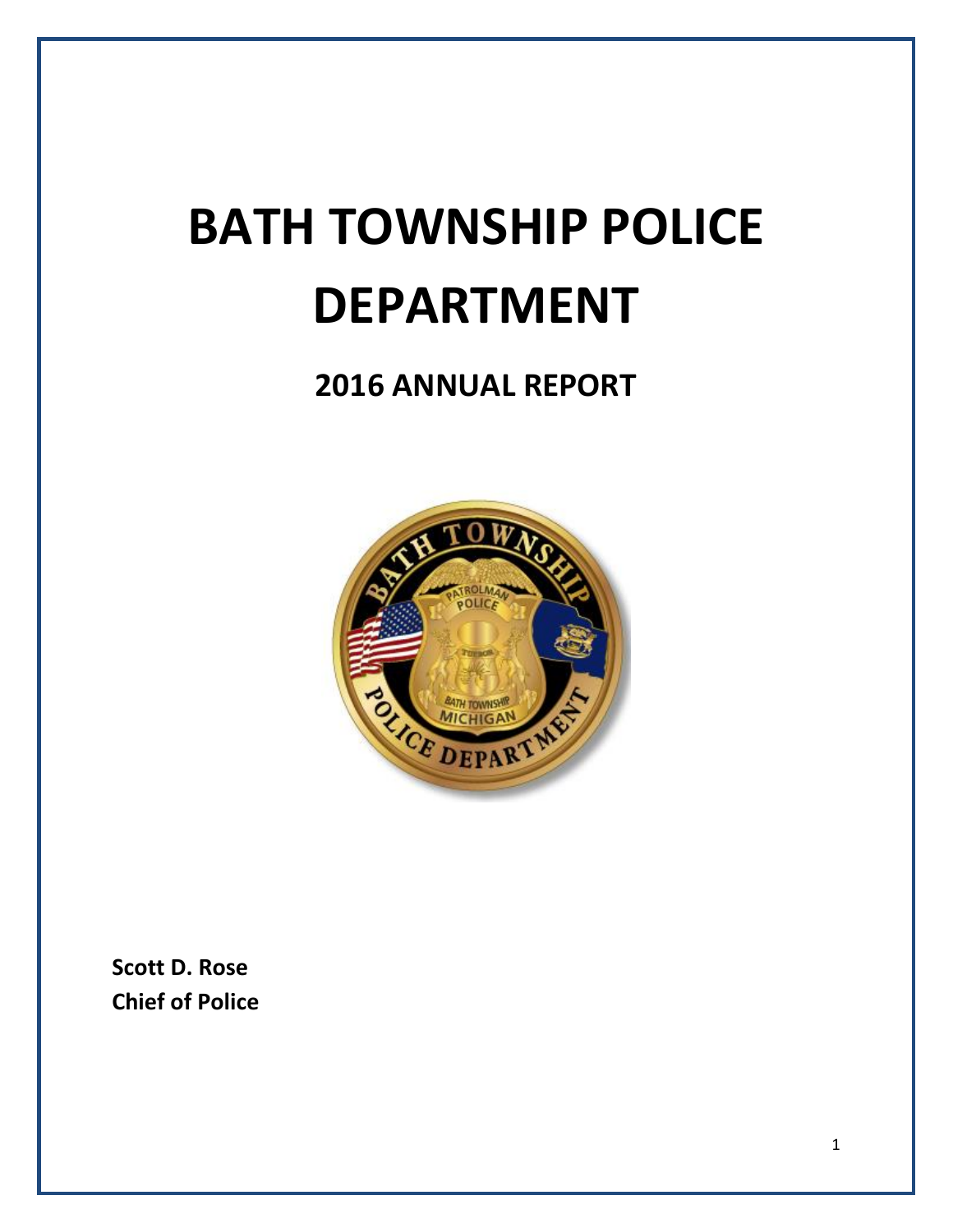

 As I look back at last year and compare it to any other year since 1989, I become instantly aware that 2016 was special, very special. It was not because of a murder, robbery or rape investigation. It was not because of a retirement, promotion or a new hire. What made 2016 special was that lives were saved. Not one life, but many lives.

 Over the years I have seen officers save a life and this is truly a special occasion. It is special and usually very rare. In the past 27 years here at Bath it has only occurred a few times. Last year officers saved several people's lives. And if that was not enough, the fire department saved several more. In no other year was there the number of lives saved as there were in 2016.

 Two of those saves came with the use of the AED (automatic external defibrillator). Our officers carry the AED's in the patrol vehicles and coupled with training in CPR they are able to respond very quickly, giving residents the best possible chance of survival. On two occasions that "chance of survival" was more of a miracle. Instead of two more people dying, it was two people with more life to live. One of those people I have known since I was a part-time officer here at Bath. There may be no greater feeling of pride then when you speak to someone who would not be alive but for one of your officers.

 On a cold wintery day last year I happened to be working late. As I responded to a report of a woman who fell through the ice at Rose Lake learned that one of our officers fell through the ice as well. My stress soon changed to pride. I soon found out one of our young officer's helped save his partner from peril and then both of them went on to help save the woman's life. Without a doubt the actions of the neighbor, officers and firefighters were critical to the incident being a success. That said, this woman possessed an absolute iron will to live. To say that she is strong may be an enormous understatement.

 I once attended a seminar and the key-note speaker stated that you want to surround yourself with bright people. As I look around I am surrounded by brilliant, highly motivated, highly trained, brave officers. So as I look toward the future and attempt to devise a plan to deal with new problems that we must face, I am supremely confident. It's not that I don't think there could be a better group of officers out there because I do think it's possible. I just don't think it is likely!

Sincerely,

Chief Scott D. Rose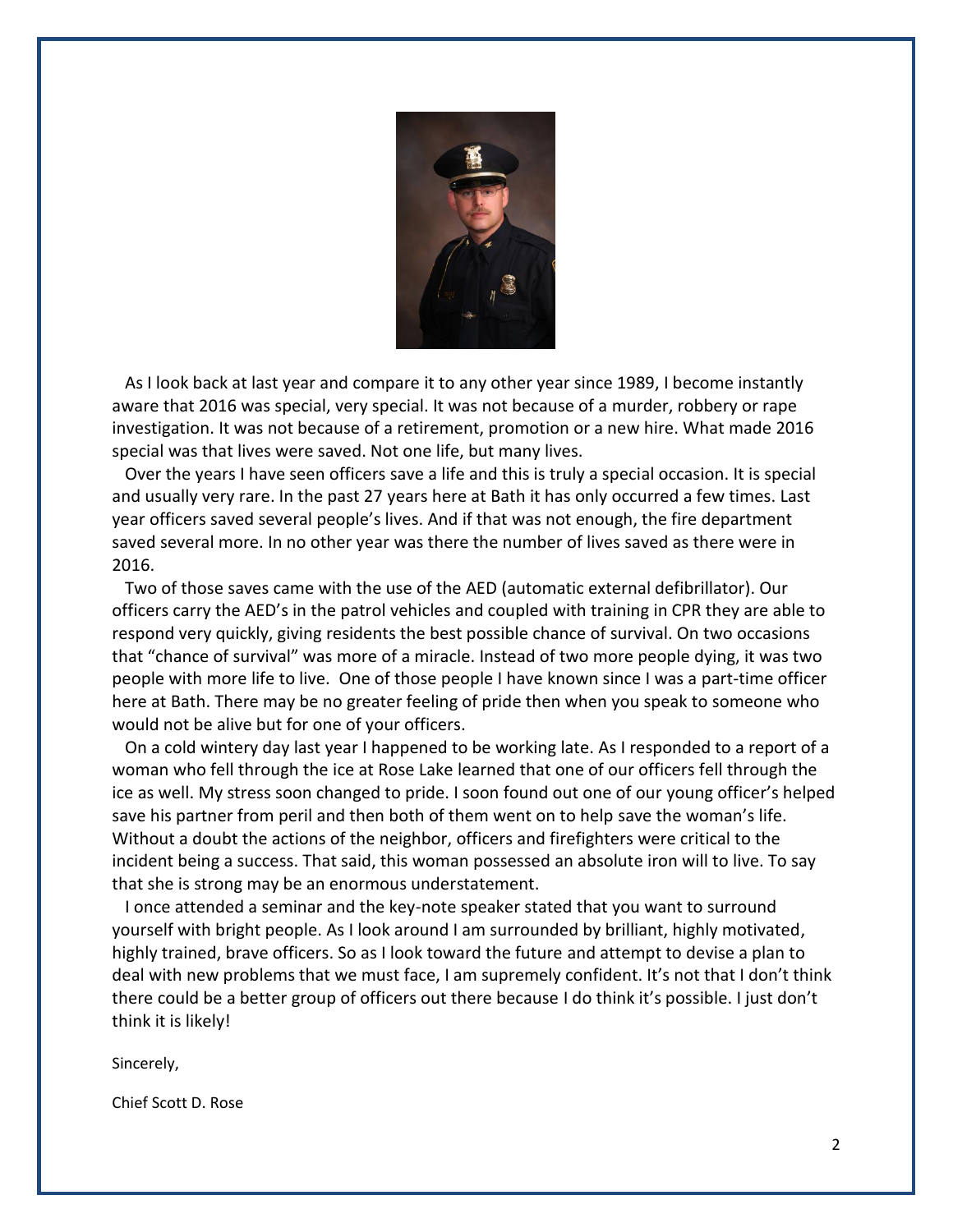## **Vision**

 The Vision of the Bath Township Police Department is to set the standard for how law enforcement is administered. We want every citizen to have the highest level of respect for the department as well as each and every person who comes in contact with the department. Our Vision is to be leaders in the law enforcement community and to be the yard-stick to which other departments are measured. These are lofty goals. In order to attain this vision we must constantly strive to be better tomorrow than we are today.

#### **Values**

 Values are those principles that we hold ourselves to so that we can accomplish our mission and vision. Our values guide our professional and personal lives so that the public will have an exemplary level of trust and faith in each officer and in the department as a whole. Our values are:

- Advocate:
- o To be an advocate for victims, citizens and those unable to stand up for themselves. To be an advocate for the rights of every individual, including victims and suspects so as to ensure those persons who are guilty will be punished and those that are innocent will be protected.
- Dedication
	- o To be dedicated in our role as a police officer, public servant and community leader. This means being relentless in our efforts to make each resident's life safer and more enjoyable.
- Trust
- o Our livelihood is based on the public having trust in each of us. We must perform knowing that we must maintain and build on that trust. Everything we do will either build on that trust or take away from it.
- Teamwork
	- o We must work as a team with the community, with the other township departments, with other police departments and with each other within the police department. One person acting alone cannot make a difference. One community can.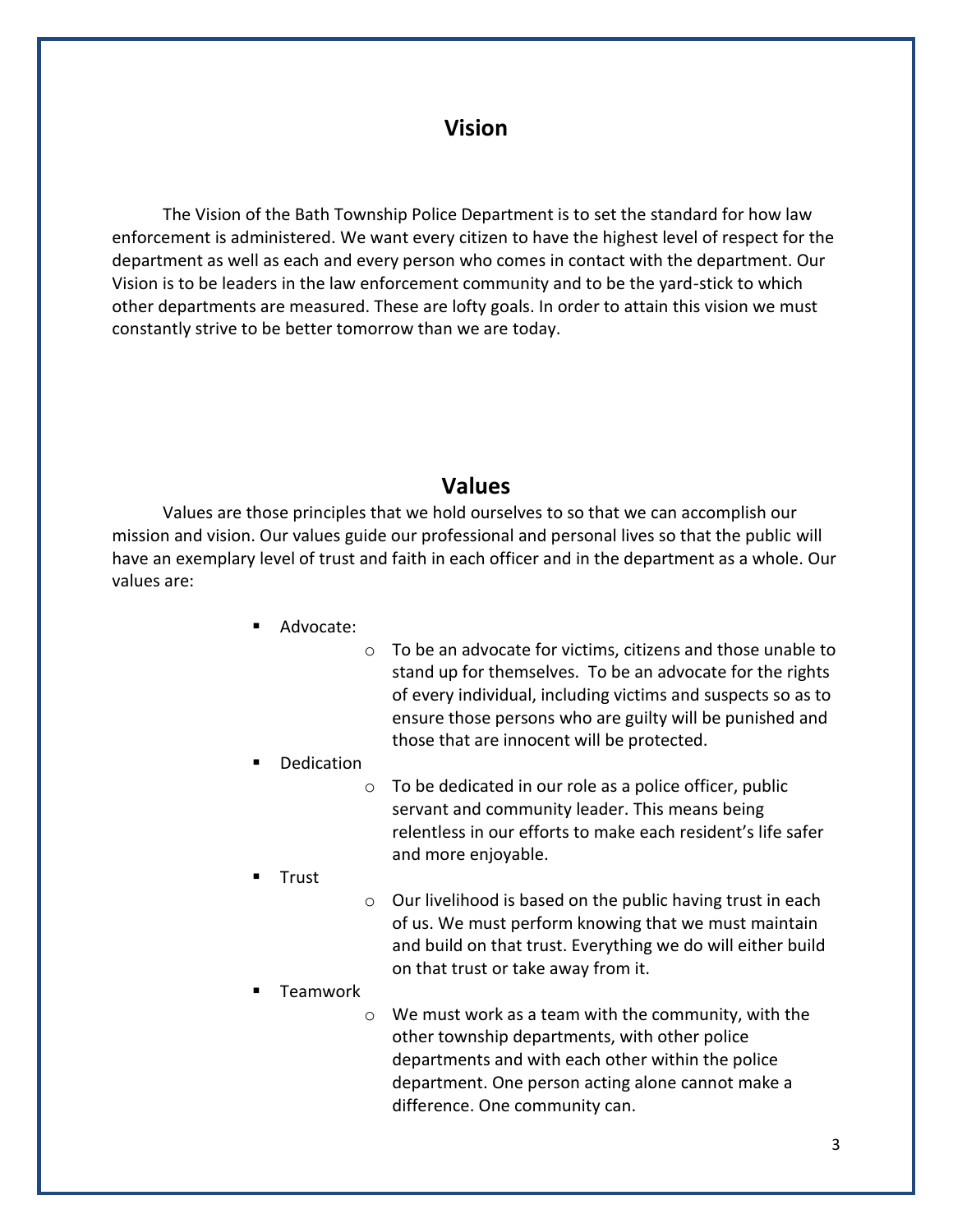## **Mission Statement**

 The Mission of the Bath Township Police Department is to provide high quality, progressive and proactive law enforcement services. Our mission is to preserve and even improve the quality of life for the residents, visitors and people just passing through, by working as a partner with the community. Lastly, our mission is to maintain a highly trained and highly motivated group of officers so that we can better serve the community.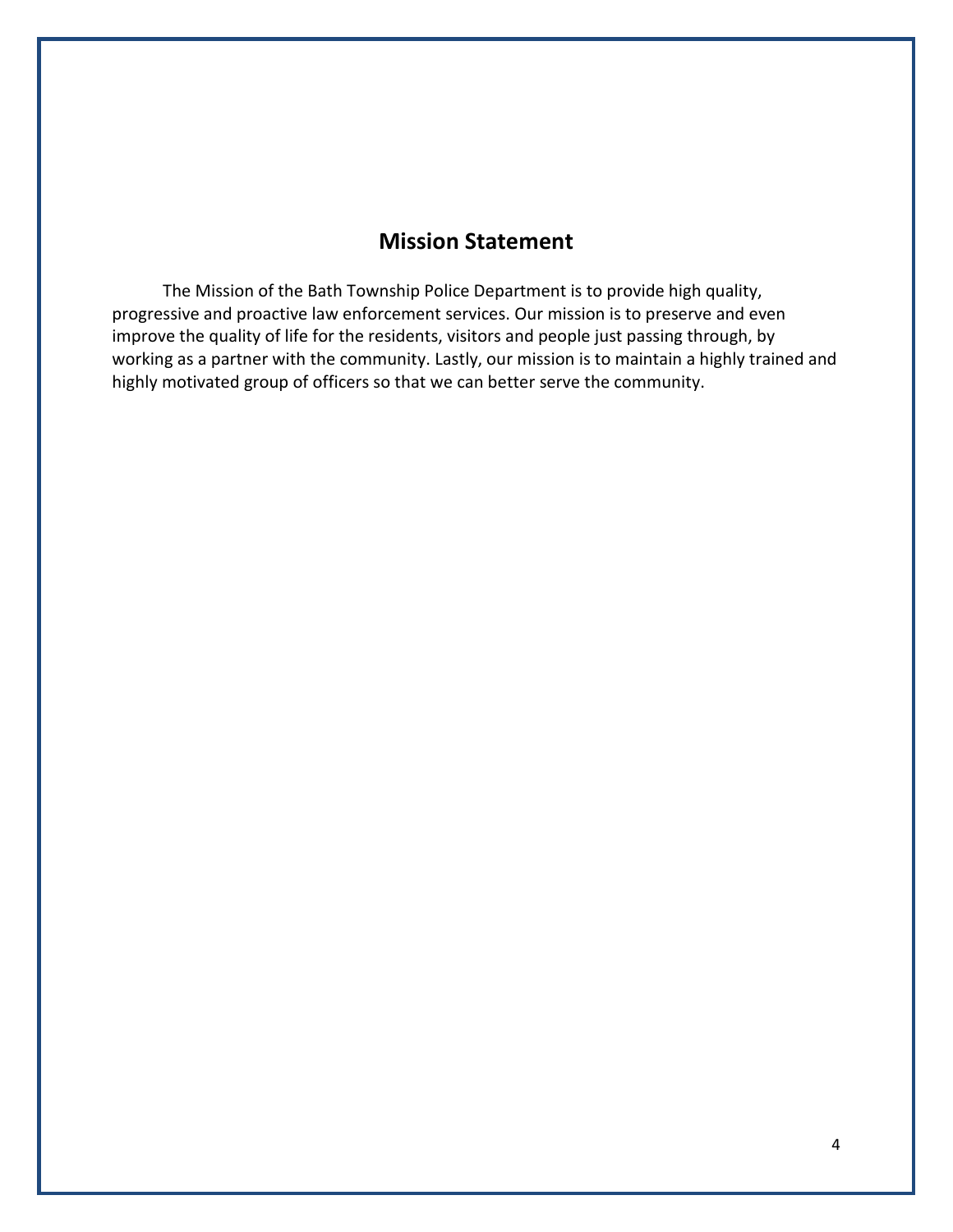## **Annual Complaints**

Complaints are anything the officers do each day. Complaints include crimes but they also include things like found property, civil disputes, directions etc. Overall, complaints are a common way to show activity. As an example, in the year 2000 the department had 6556 complaints. In 2016 we had 17492.

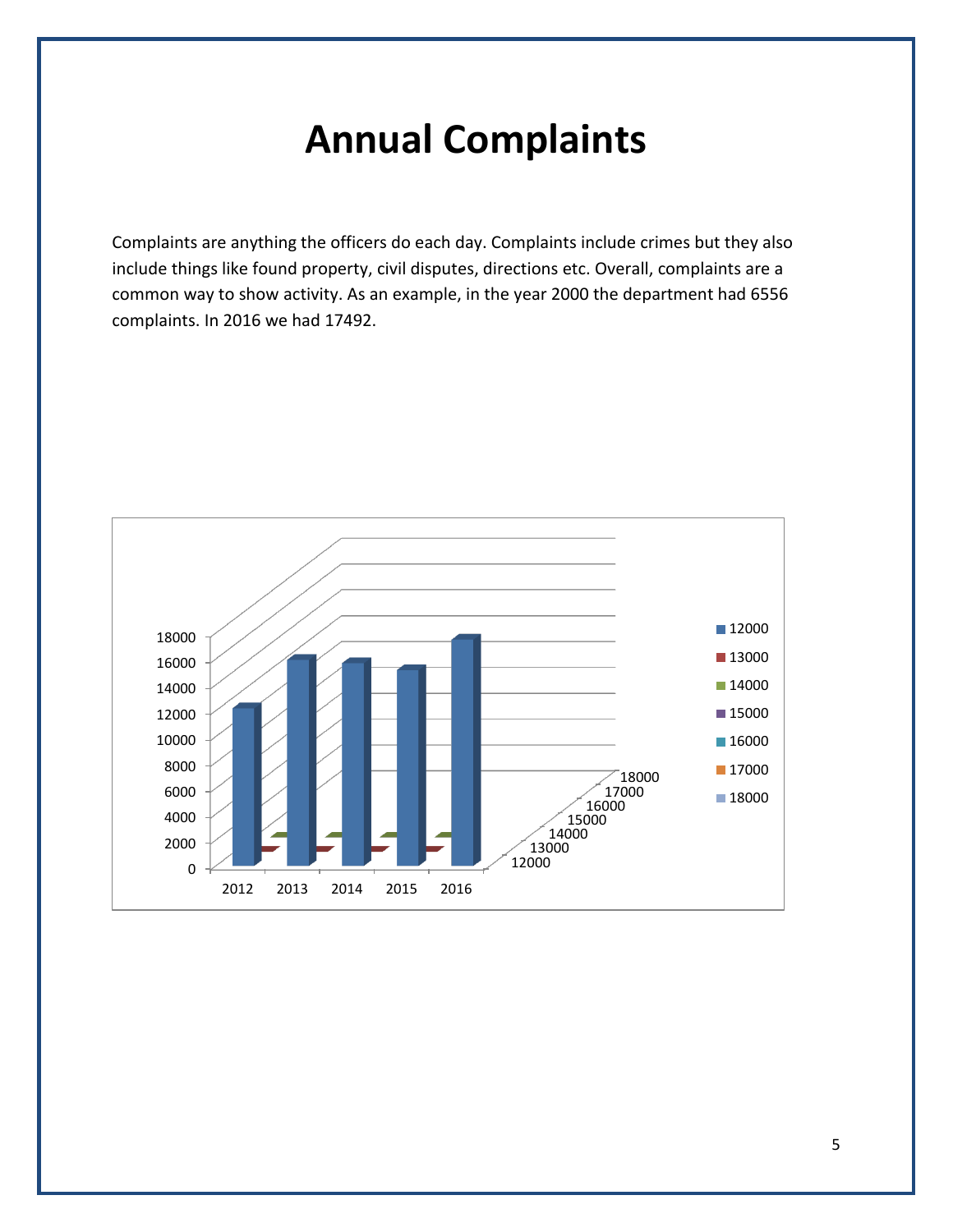## **2016 Investigations Highlights:**

#### **Detective Sgt. Gary Smith**

#### **Assault with intent to Murder**

On May 22, 2016 at 0155hrs Officers were dispatched to the Village at Chandler Crossings Apartment Complex, building #2 for a shots fired complaint. As our officers were in the area, they heard yet even more gunshots coming from the parking lot area. Witnesses report after an altercation at a party on the  $3<sup>rd</sup>$  floor, an older male subject began shooting at a younger male subject both inside of building #2 and out in the parking lot. Due to this being a weekend there were several parties occurring in building #2, with dozens in attendance. After a lengthy investigation involving nearly 30 witnesses, the two subjects who were involved in the altercation were identified. It was discovered that the older male subject identified as Donald Keith Nowell 62 years of age had shot at victim Koi Shanear Trice 21 years of age with a .45 caliber handgun 7 different times and at various locations around the apartment complex. The stray bullets struck cars and various apartment buildings with one bullet traveling through an exterior wall and into the bedroom of an apartment of a neighboring building. Miraculously no bystanders were struck by the bullets that were found lodged in the apartment building and cars that were nearby. In the end, Nowell was charged with Assault w/intent to Murder, however he took a plea bargain and pled guilty to Assault w/intent to do Great Bodily Harm less than Murder. BTPD#16-00403

#### **Taft Road Homicide**

On September 18, 2016 at 0309hrs Deputies from the CCSD were dispatched to a shots fired complaint at 2378 W. Taft Road. While en route dispatch learned that one of the subjects in the house was shot at least once and possibly twice. Upon arrival it was learned that victim Juawan Gaylor Butler age 28 was shot while in his bedroom. Butler died of his injuries moments later. During the shooting there were 4 others inside of the residence that were unharmed. Detective Smith was requested to assist detectives from the CCSD with this homicide investigation. During the investigation it was learned that at least one of the subjects while fleeing the residence ran directly through a patio screen door and in the process, dropped a baseball cap at the scene. Originally this cap was sent to the MSP Crime Lab who originally stated there were too many DNA donors to identify any one donor. Through numerous phone calls and working my way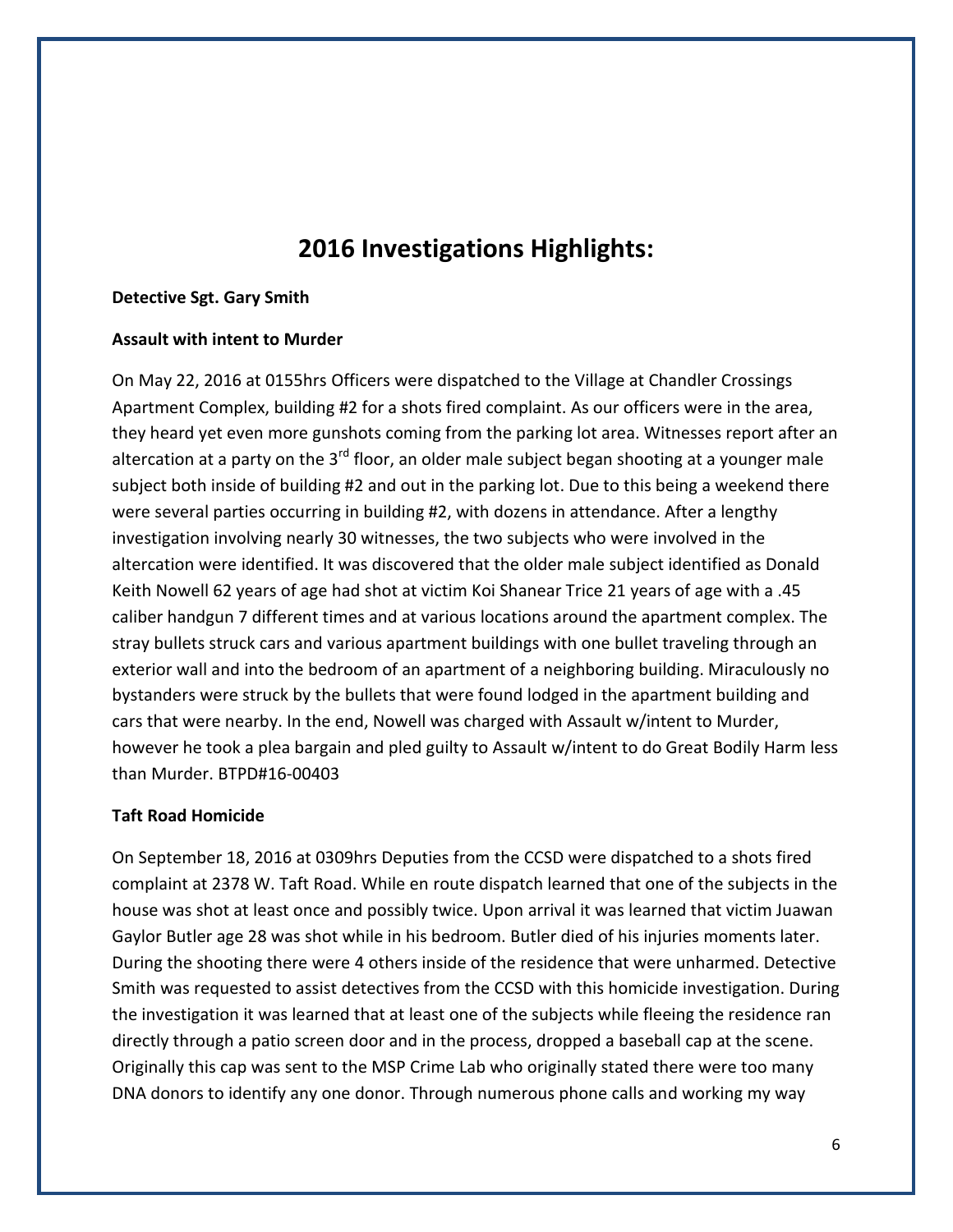through the MSP Crime Labs chain of command, I was able to get the crime lab to agree to section off the rim of the baseball cap and only test a small section of the baseball cap for DNA. The lab then retested samples from a smaller section and came back with a CODIS hit from DNA that was on the baseball cap. Now that detectives from CCSD had a name, they began what turned out to be a lengthy investigation that would last for years. Eventually 5 subjects would be charged in the death of Butler. The main suspect, Tyron Jamar Butler 33 years of age goes to trial for his involvement in this incident in Clinton County in February of 2017. CCSD #13-002432

#### **Vulnerable Adult Fraud**

On May 22, 2016 Jamie Diamond reported a fraud complaint on behalf of her father, Harry Kenneth Jones (72 years of age). After a lengthy investigation it was learned that Jones began dating Joanne Colleen Stallone (62 years of age) in 2014. When Jones initially met Stallone his family reported he was in great health, as the relationship with Stallone wore on his health began to deteriorate. Jones was first admitted into hospital for internal bleeding. Later Jones began experiencing muscle weakness, numbness and eventually a stroke while he was in Texas with Stallone. This stroke left Jones unable to live on his own any longer and he requires constant care. While Jones was receiving rehabilitation services Stallone obtained power of attorney for financial affairs over Jones. Stallone immediately transferred \$20,000 out of an account she shared with Jones to an account Jones does not have access to. While Jones was in rehab, Stallone presented a Quit Claim Deed to Ingham County Register of Deeds for a house on Lake Lansing that Jones was selling on a land contract. Stallone also has a Quit Claim Deed for Jones' condo on Park Lake. The proceeds from the Land Contract were Jones' only source of income during his retirement years. Jones does not recall ever deeding any of his property to Stallone. Days before Jones was to be released from rehab, Stallone moved her possessions out of his house and down to Keller, Texas. On 1-6-17 the Clinton County Prosecutors Office charged Stallone with 2 counts of Vulnerable Adult Fraud over \$100, 000 and 1 count of Larceny by conversion. BTPD #16-00634

#### **Home Invasions**

In April of 2016 our department began taking numerous breaking & entering complaints from the Village at Chandler Crossings Apartment Complex. During these breaking & entering's the suspect(s) would enter the unlocked apartment and steal various electronic items including TV's, game consoles, laptop computers, phones, etc. Officers let the management office know this fact and on April 22, 2016 a manager called 911 and reported seeing what she believes was stolen property in Apt#236 at the Village Apartments. While Detective Smith was en route to the scene, he learned that the only tenant of Apt#236 showed up and was being detained by officers on scene. After speaking with the suspect, Christopher Edward Ethridge (25 years of age) Detective Smith was able to obtain consent to search his apartment. Upon searching the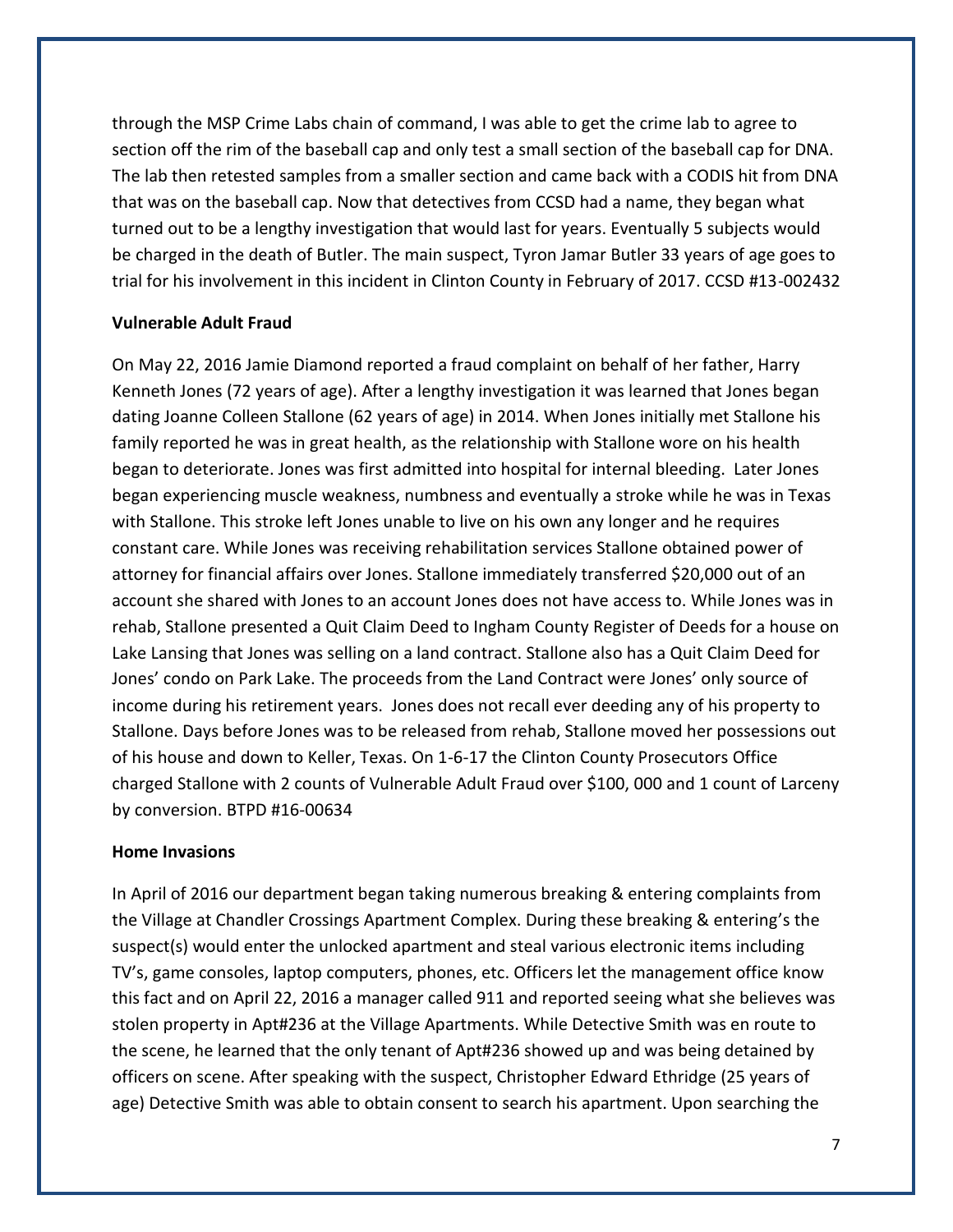apartment, numerous stolen items were located as well as narcotics, bullets and fake \$100 bills. After a thorough investigation, Ethridge' key fob was shown being used in each of the 8 buildings where breaking & entering's were reported and just prior to the breaking & entering's occurring. One victim was able to pick Ethridge out of a photo lineup where Ethridge was caught in the act of stealing items from the victim's apartment. Ethridge was charged with Possession of a narcotic, Receiving & Concealing Stolen Property over \$1,000, Receiving & Concealing Stolen Property under \$1,000 and Home Invasion  $1<sup>st</sup>$  degree. BTPD#16-00337 & others.

#### **Armed Robbery/Home Invasion**

On February 14, 2016 at 1240hrs officers were dispatched to 16400 Upton Road, Lot #105 for an Armed Robbery/Home Invasion. The victim, a 42 year old female, reported that someone knocked on her trailer door and when she opened the door to see who it was, 2 black males forced their way into her residence. At the time, the victim was home with her 3 special needs children. While one suspect forced her to the floor and held her at gun point the other ran to the back of the trailer where her son's room is located and stole a shotgun and ammunition. The suspects then fled in an unknown direction.

The victim recognized one of the suspects as a previous friend of her sons. When Detective Smith looked into the background of one of the suspects identified as Andrew Lee Harris B/M DOB: 05-09-96, he learned he was a suspect in numerous other armed robbery incidents near Kalamazoo, MI. Harris was never charged in any of the other incidents as the victims always refused to prosecute with police. After a thorough investigation, Harris was charged with 2 counts of Felony Firearm and 1 count of Armed Robbery. The MSP fugitive team was able to apprehend Harris in Lansing MI. Harris was sentenced to 4-20 in prison on June 20, 2016.

During this investigation the getaway driver and vehicle were identified. The driver, a Bath Township resident cooperated fully and denied he knew at the time, that the others were going to rob anyone. The driver identified the second suspect as Mykal Shavon Stinson B/M DOB: 10- 08-98, a resident of Bath Township. Stinson later pled guilty to lesser charges. Through his attorney, Stinson returned the stolen shotgun. BTPD#16-00139

#### **2016 INDEX CRIMES BATH TOWNSHIP POLICE DEPARTMENT**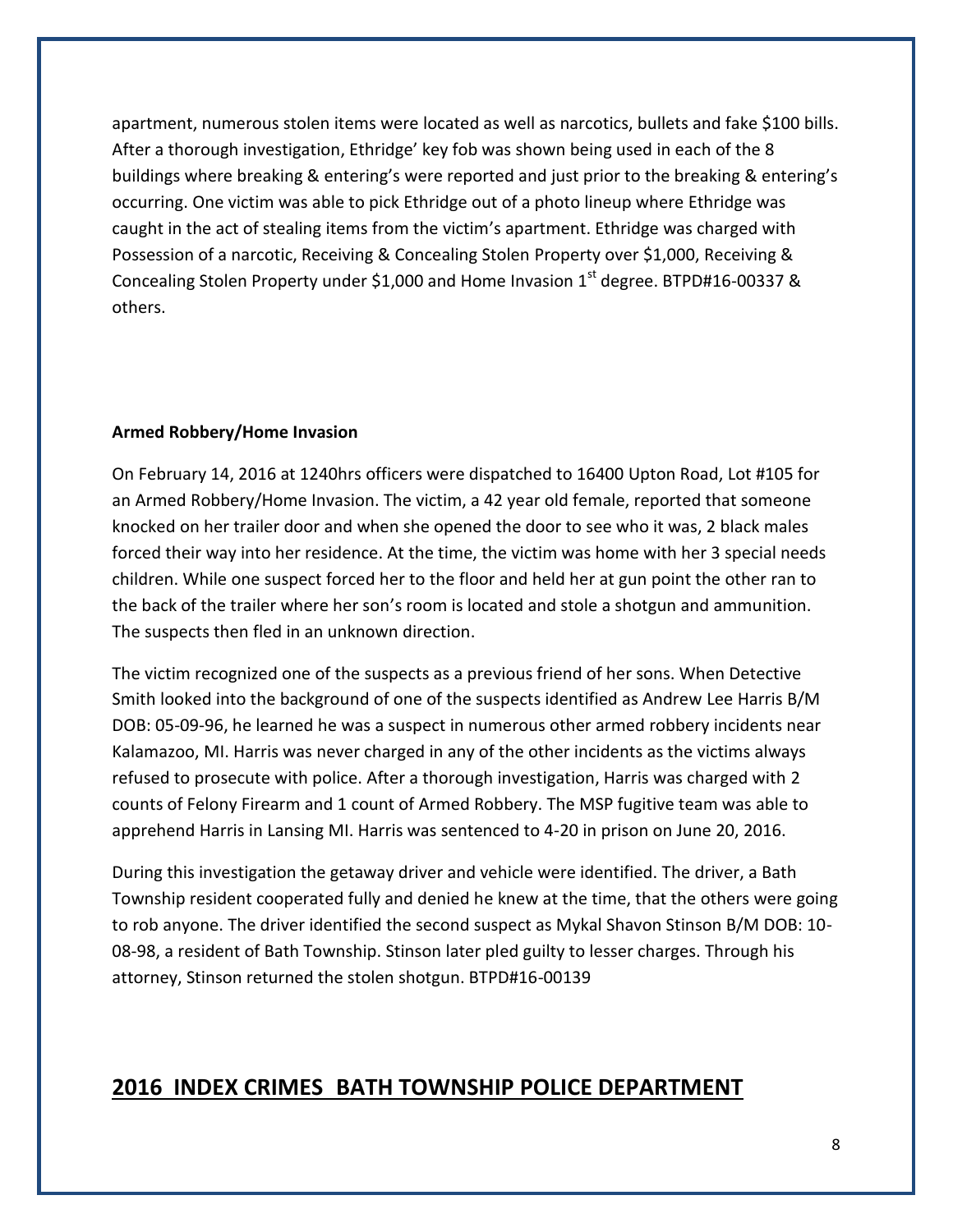#### VIOLENT CRIMES:

| <b>MURDER</b>             | <b>ROBBERY</b> | CSC(1 & 83) | <b>AGG/FELONY ASSAULT</b> |
|---------------------------|----------------|-------------|---------------------------|
|                           |                |             |                           |
|                           |                |             |                           |
| <b>RATIO PER THOUSAND</b> |                |             |                           |
|                           | 24             | د           | .24                       |

#### PROPERTY CRIMES:

| <b>BURGLARY</b>           | LARCENY (ALL) | <b>AUTO THEFT</b> | <b>ARSON</b> |
|---------------------------|---------------|-------------------|--------------|
| 52                        | 97            | 14                |              |
|                           |               |                   |              |
| <b>RATIO PER THOUSAND</b> |               |                   |              |
| 1 J<br>                   | 7.34          |                   |              |

#### TRAFFIC ACCIDENTS:

| PERSONAL INJURY                  | ົ<br>ے ر   |
|----------------------------------|------------|
| <b>FATAL ACCIDENTS</b>           | -          |
| <b>PROPERTY DAMAGE ACCIDENTS</b> | ィフつ<br>ᅩノJ |

\*BASED ON 2015 CENSUS ESTIMATE OF 12,391

## **2015 INDEX CRIMESBATH TOWNSHIP POLICE DEPARTMENT**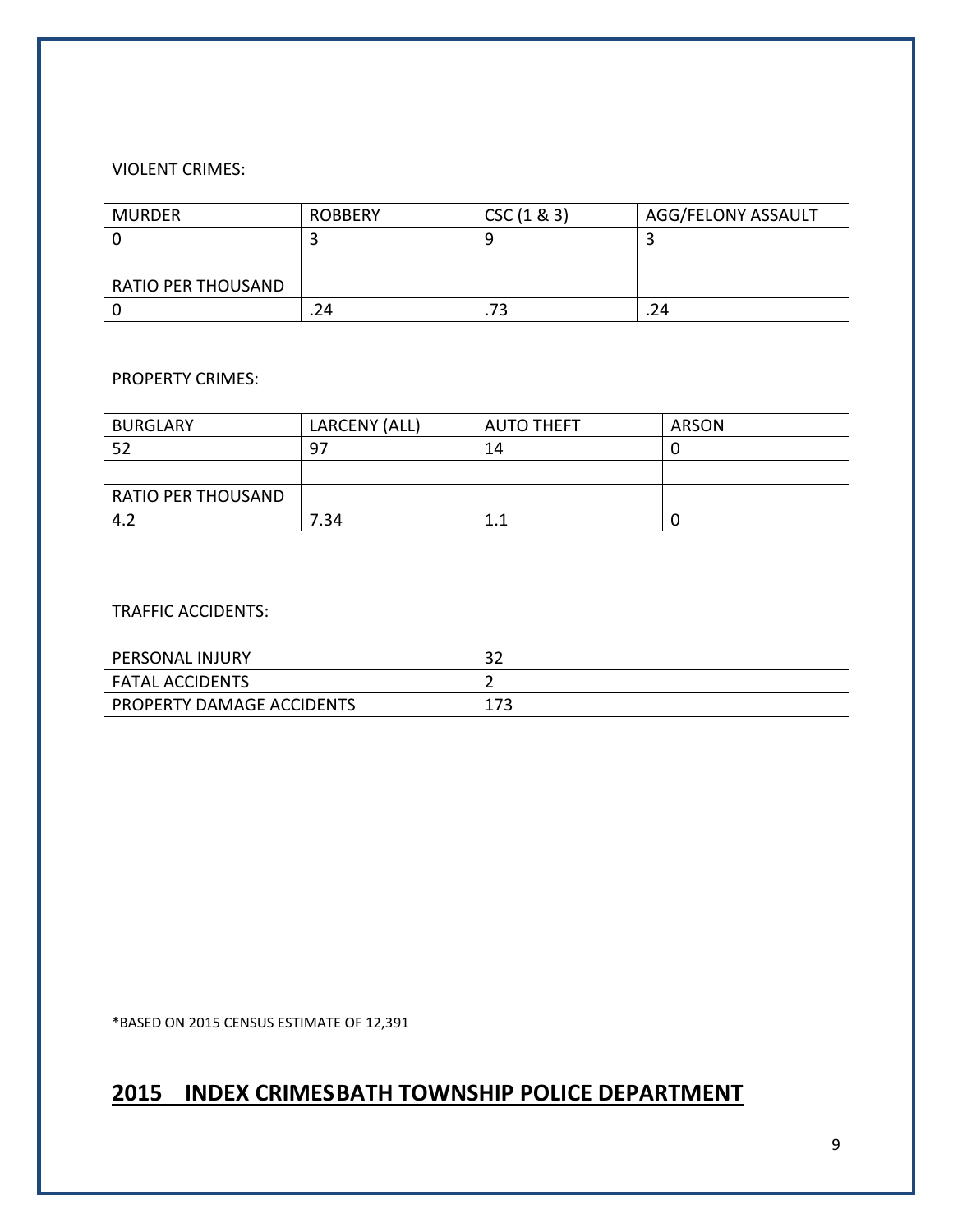#### VIOLENT CRIMES:

| <b>MURDER</b>             | <b>ROBBERY</b> | CSC(1 & 83) | AGG/FELONY ASSAULT |
|---------------------------|----------------|-------------|--------------------|
|                           |                | q           |                    |
|                           |                |             |                    |
| <b>RATIO PER THOUSAND</b> |                |             |                    |
|                           |                | .78         | ، ه.               |

#### PROPERTY CRIMES:

| <b>BURGLARY</b>           | LARCENY (ALL) | <b>AUTO THEFT</b> | <b>ARSON</b> |
|---------------------------|---------------|-------------------|--------------|
| 54                        | 104           | O                 |              |
|                           |               |                   |              |
| <b>RATIO PER THOUSAND</b> |               |                   |              |
| 4.66                      | 8.9           | .51               | .17          |

#### TRAFFIC ACCIDENTS:

| <b>PERSONAL INJURY</b>    | ົ<br>۷b |
|---------------------------|---------|
| FATAL ACCIDENTS           |         |
| PROPERTY DAMAGE ACCIDENTS | 11 E    |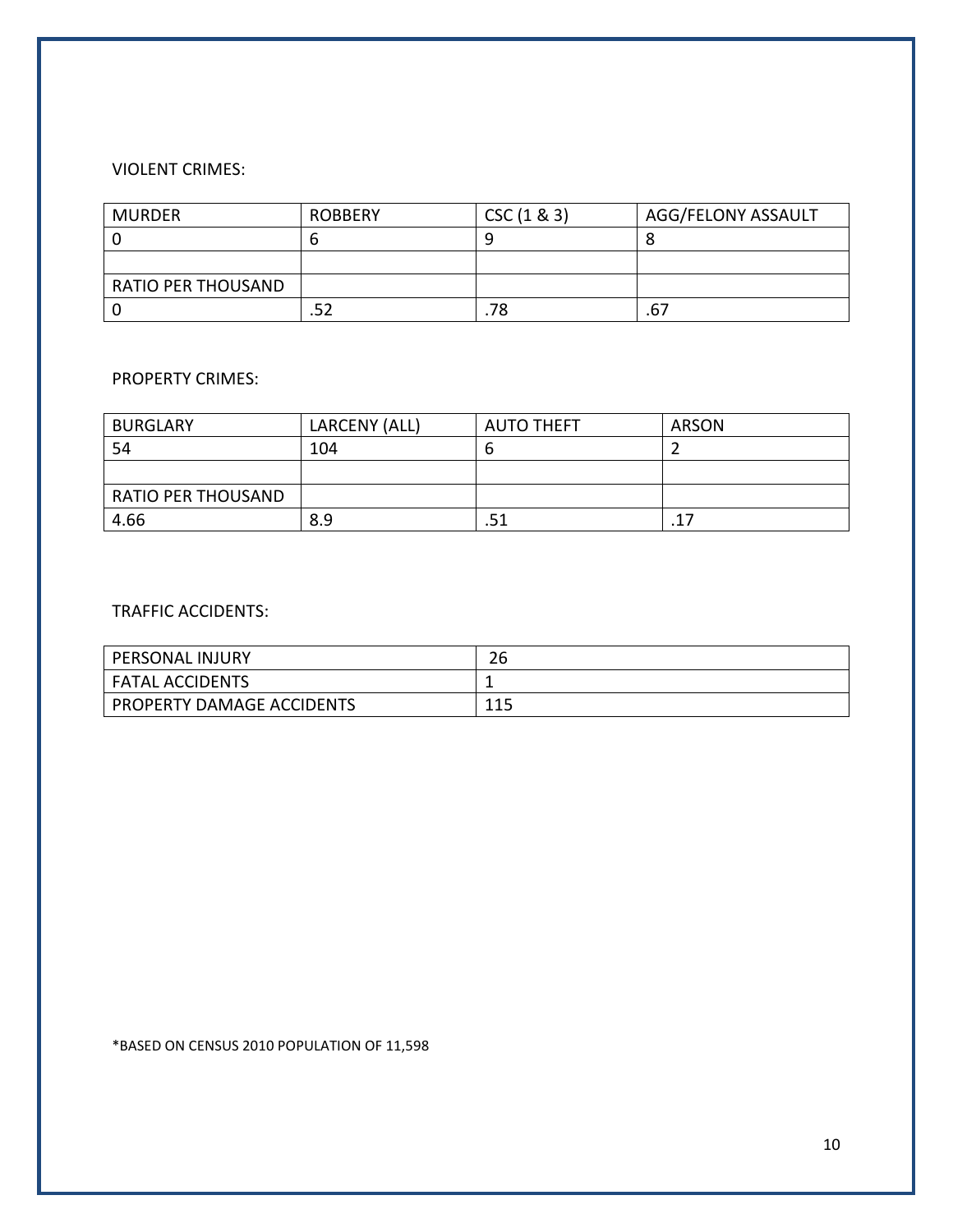## **2014 INDEX CRIMES BATH TOWNSHIP POLICE DEPARTMENT**

VIOLENT CRIMES:

| <b>MURDER</b>             | <b>ROBBERY</b> | CSC(1 & 83) | AGG/FELONY ASSAULT |
|---------------------------|----------------|-------------|--------------------|
|                           |                |             |                    |
|                           |                |             |                    |
| <b>RATIO PER THOUSAND</b> | .34            | .60         | 76                 |
|                           |                |             |                    |

#### PROPERTY CRIMES:

| <b>BURGLARY</b>           | LARCENY (ALL) | <b>AUTO THEFT</b> | ARSON |
|---------------------------|---------------|-------------------|-------|
| -71                       | 100           | O                 |       |
|                           |               |                   |       |
| <b>RATIO PER THOUSAND</b> |               |                   |       |
| 6.12                      | 8.6           |                   |       |

#### TRAFFIC ACCIDENTS:

| PERSONAL INJURY           | ີ<br>. پ |
|---------------------------|----------|
| <b>FATAL ACCIDENTS</b>    |          |
| PROPERTY DAMAGE ACCIDENTS | 119      |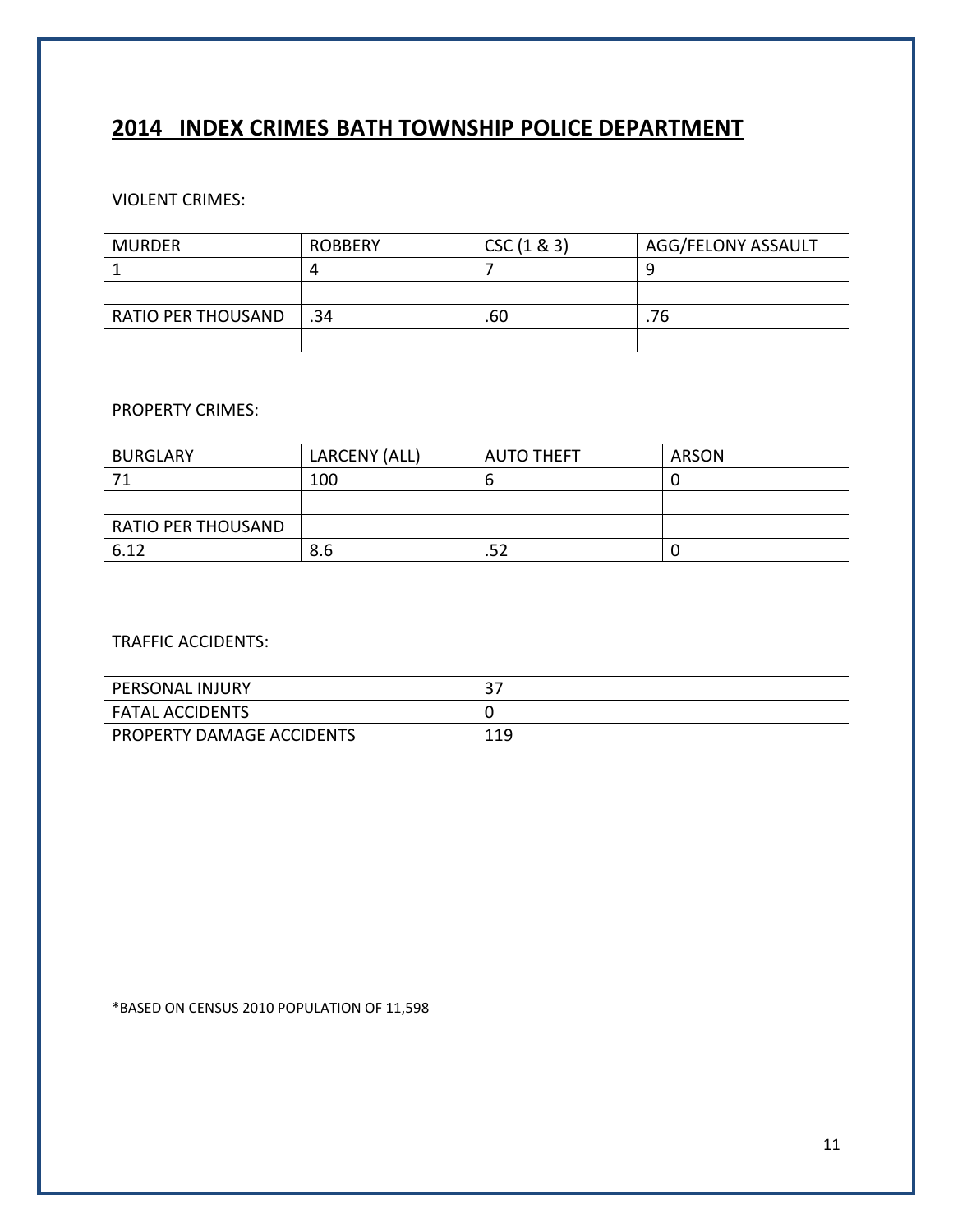## **2013 INDEX CRIMES BATH TOWNSHIP POLICE DEPARTMENT**

#### VIOLENT CRIMES:

| MURDER             | <b>ROBBERY</b> | CSC(1 & 83) | AGG/FELONY ASSAULT |
|--------------------|----------------|-------------|--------------------|
|                    |                |             | 15                 |
|                    |                |             |                    |
| RATIO PER THOUSAND |                |             |                    |
|                    | .08            | 43          |                    |

#### PROPERTY CRIMES:

| <b>BURGLARY</b>           | LARCENY (ALL) | <b>AUTO THEFT</b> | <b>ARSON</b> |
|---------------------------|---------------|-------------------|--------------|
| 45                        | 94            | 14                |              |
|                           |               |                   |              |
| <b>RATIO PER THOUSAND</b> |               |                   |              |
| 3.8                       | 8.1           |                   | .26          |

#### TRAFFIC ACCIDENTS:

| <b>PERSONAL INJURY</b>    | າາ<br>ວວ   |
|---------------------------|------------|
| <b>FATAL ACCIDENTS</b>    |            |
| PROPERTY DAMAGE ACCIDENTS | 1つに<br>ᆂᆇᆚ |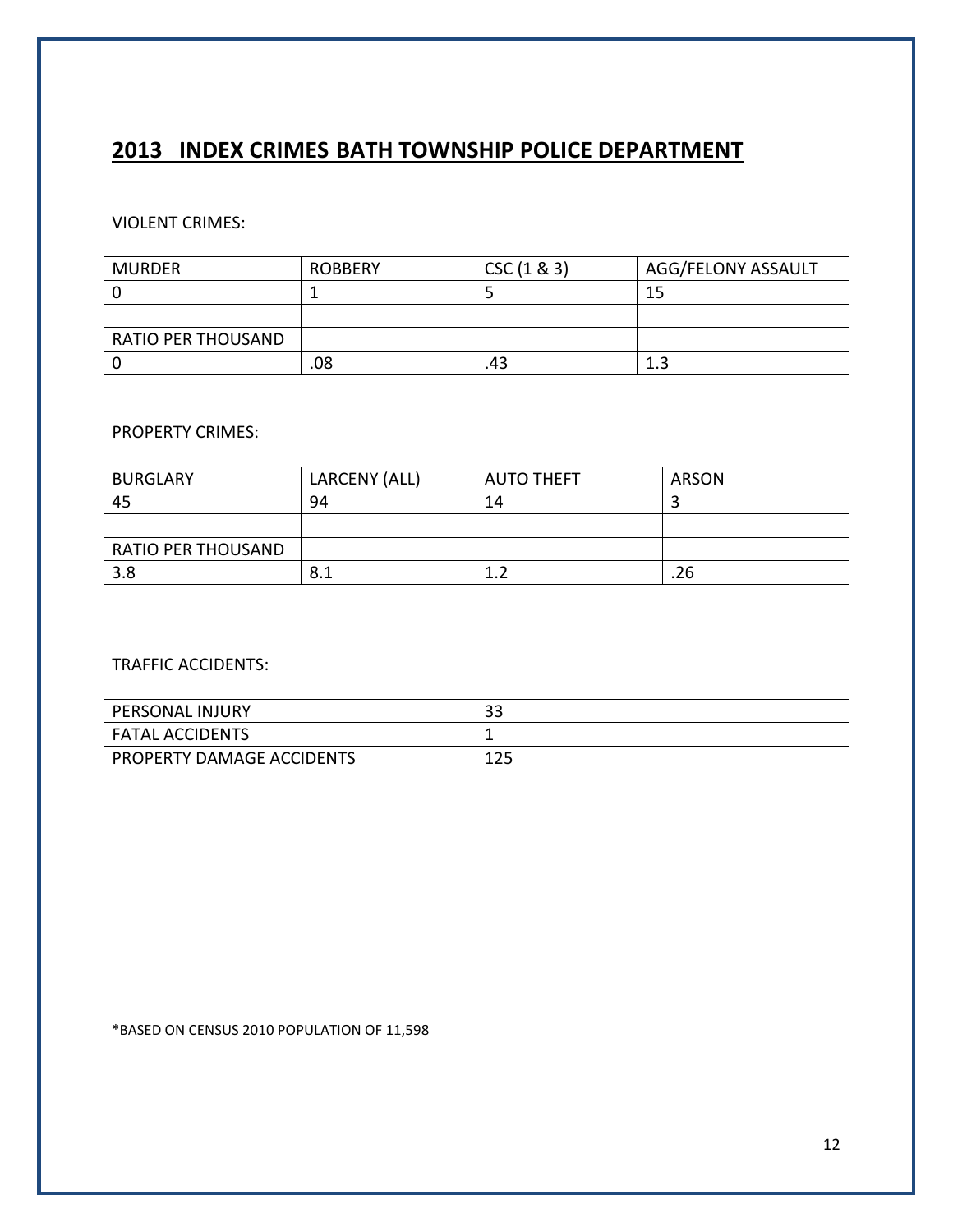## **2012 INDEX CRIMES BATH TOWNSHIP POLICE DEPARTMENT**

#### VIOLENT CRIMES:

| <b>MURDER</b>      | <b>ROBBERY</b> | CSC(1 & 83) | <b>AGG/FELONY ASSAULT</b> |
|--------------------|----------------|-------------|---------------------------|
|                    |                |             | 19                        |
|                    |                |             |                           |
| RATIO PER THOUSAND |                |             |                           |
| .09                |                |             | 1.6                       |

#### PROPERTY CRIMES:

| <b>BURGLARY</b>           | LARCENY (ALL) | <b>AUTO THEFT</b> | <b>ARSON</b> |
|---------------------------|---------------|-------------------|--------------|
| 44                        | 56            | O                 |              |
|                           |               |                   |              |
| <b>RATIO PER THOUSAND</b> |               |                   |              |
| 3.8                       | 4.8           | .69               | .60          |

#### TRAFFIC ACCIDENTS:

| PERSONAL INJURY           | 29  |
|---------------------------|-----|
| <b>FATAL ACCIDENTS</b>    | --  |
| PROPERTY DAMAGE ACCIDENTS | 139 |